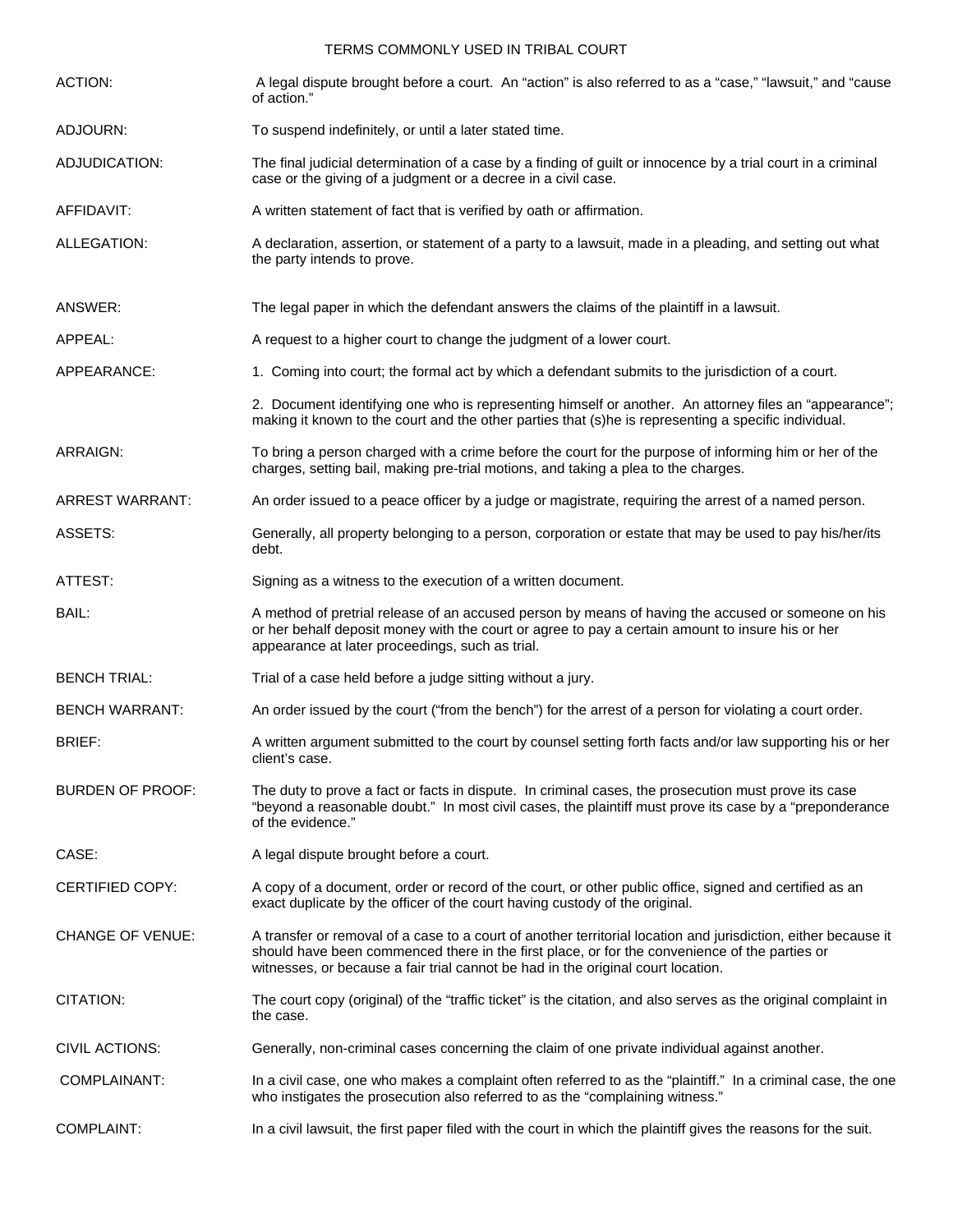| <b>CONTEMPT OF COURT:</b> | An act or failure to act that violates a court order, impedes the functioning of the court, or impairs the<br>authority of the court.                                                                                            |
|---------------------------|----------------------------------------------------------------------------------------------------------------------------------------------------------------------------------------------------------------------------------|
| COUNSEL:                  | An attorney; one who gives advice, especially legal advice.                                                                                                                                                                      |
| DAMAGES:                  | Money paid to a person who has been injured.                                                                                                                                                                                     |
| DEFAULT:                  | A failure to do what ought to be done, i.e., when a defendant does not plead within the time allowed or<br>fails to appear for trial.                                                                                            |
| DEFAULT JUDGMENT:         | Action taken by the court when a person fails to appear in court in answer to a summons in a civil case.                                                                                                                         |
| DEFENDANT:                | The person against whom a lawsuit is started or a crime charged.                                                                                                                                                                 |
| DISCOVERY:                | The process of gathering and preserving evidence prior to trial in a civil or criminal case.                                                                                                                                     |
| DISMISSAL:                | An order or judgment deciding a particular lawsuit in favor of the defendant by sending it out of court<br>without a trial.                                                                                                      |
| DISPOSITION:              | Determination of a case, whether by dismissal, plea and sentence settlement and dismissal, verdict and<br>judgment.                                                                                                              |
| EVIDENCE:                 | Testimony, documents, physical objects, or other things presented at a trial or court hearing for the<br>purpose of proving or disproving facts relevant to a case.                                                              |
| EX PARTE:                 | Involving only one party to a lawsuit, without prior notice to any other party.                                                                                                                                                  |
| FILING:                   | The act of recording the various legal documents pertaining to a suit with the clerk of the court.                                                                                                                               |
| <b>FOREIGN JUDGMENT:</b>  | A judgment issued by a court having jurisdiction in a foreign state, another Indian territory, or a court in<br>the state of Michigan.                                                                                           |
| FULL FAITH AND<br>CREDIT: | A court's constitutional obligation to recognize and enforce order, decrees, and judgments issued by<br>other courts of other U.S. states or Indian tribes.                                                                      |
| <b>GARNISHMENT:</b>       | A court order to take part of a person' wages or other money owed to him or her before he or she<br>receives the money, because of an unpaid debt owed to a creditor who has obtained a judgment<br>against the debtor.          |
| GUILTY:                   | Responsible for a crime.                                                                                                                                                                                                         |
| <b>HEARING:</b>           | A court proceeding on the record. Hearings are often used to determine issues arising before or after<br>the full trial of a case and may be less formal than the trial.                                                         |
| <b>HEARSAY:</b>           | Second-hand evidence not arising from personal knowledge of the witness but generally from repetition<br>of what the witness has heard others say                                                                                |
| IMPANEL:                  | To select a jury and enroll their names.                                                                                                                                                                                         |
| INDIGENT:                 | Impoverished; needy; poor; without funds.                                                                                                                                                                                        |
| <b>INNOCENT:</b>          | Not guilty; acquitted of a crime.                                                                                                                                                                                                |
| JUDGMENT:                 | The decision of a court of law.                                                                                                                                                                                                  |
| LIBEL:                    | Injury to a person's character, or reputation by print, writing, pictures, or signs.                                                                                                                                             |
| <b>MEDIATION:</b>         | In Tribal Court, the process is referred to as "Peacemaking." It is the culturally based form of<br>alternative dispute resolution in which the peacemaker's act as a neutral party to help the litigants reach<br>an agreement. |
| <b>MOTION:</b>            | An application to the court for the purpose of obtaining a certain order or decision in favor of the<br>applicant.                                                                                                               |
| <b>NOTICE OF HEARING:</b> | A document notifying a person of the time, date, place, and subject matter of an upcoming court<br>proceeding.                                                                                                                   |
| OATH:                     | A declaration of a statement's truth, which renders one willfully asserting an untrue statement<br>punishable for perjury.                                                                                                       |